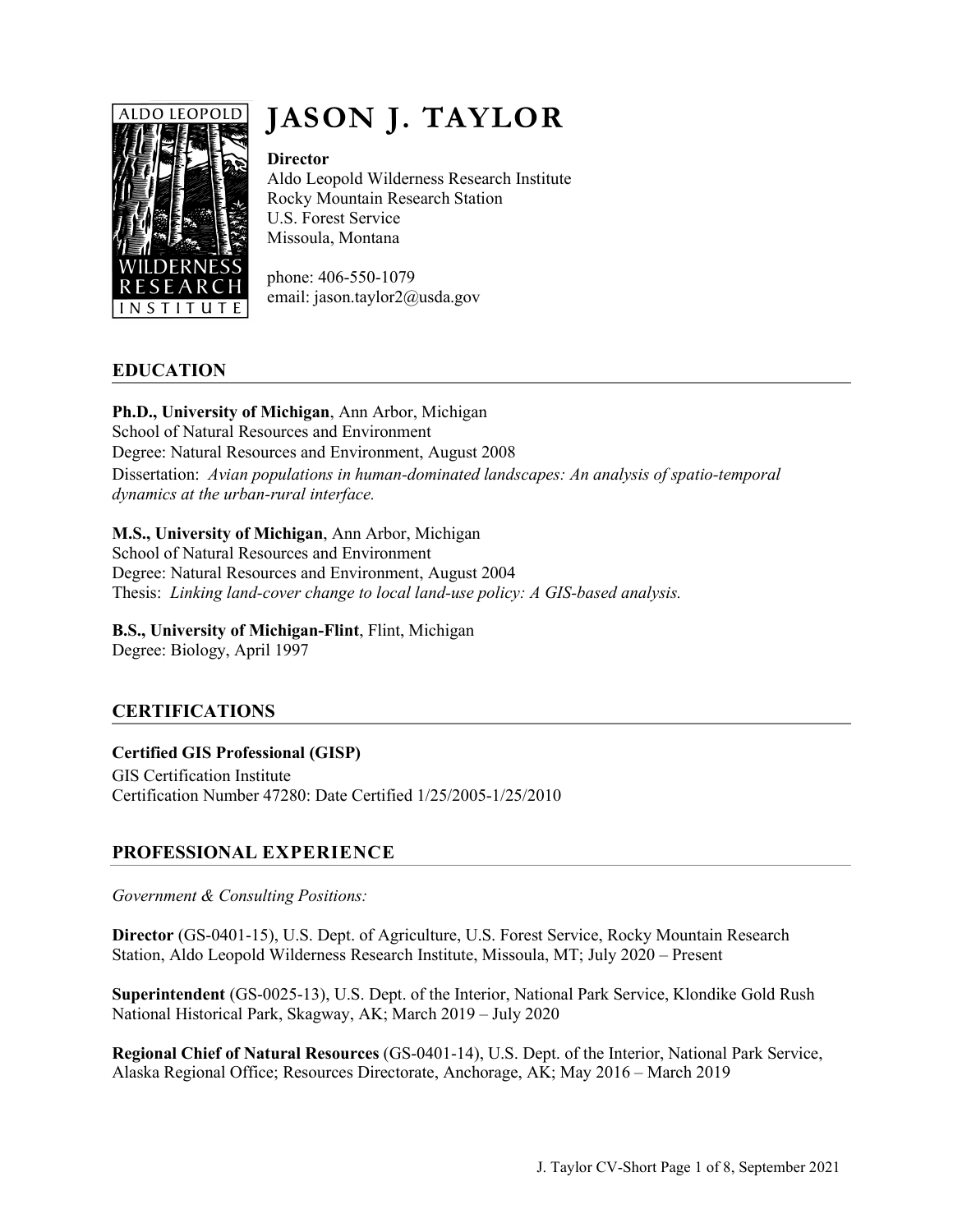**Landscape and Arctic Initiatives Coordinator** (GS-0401-13), U.S. Dept. of the Interior, Bureau of Land Management, Alaska State Office; Division of Resources, Anchorage, AK; June 2015 – May 2016

**Chief of Natural Resource Management and Science** (GS-0401-13), U.S. Dept. of the Interior, National Park Service, Cape Cod National Seashore, Wellfleet, MA; Jan. 2013 – June 2015

**Landscape Ecologist/ Assessment, Inventory, and Monitoring Implementation Lead** (GS-0408- 12/13), U.S. Dept. of the Interior, Bureau of Land Management, National Operations Center, Branch of

**Deputy Director, Acting** (GS-13), North Slope Science Initiative, U.S. Dept. of the Interior, Bureau of Land Management, Alaska State Office, Anchorage, AK; Jan. 2011- Apr. 2011

**Renewable Resources Supervisor** (GS-0340-12), U.S. Department of the Interior, Bureau of Land Management, White River Field Office, Meeker, CO; Nov. 2009-May 2010

**Natural Resources Specialist/ Geospatial Coordinator** (GS-0401-11), U.S. Department of the Interior, Bureau of Land Management, White River Field Office, Meeker, CO; Aug. 2008-Nov. 2009

**Founder & Consulting Partner**, North Arrow Technologies, Inc., Fenton, MI; 2003-2009

**President/ Founder**, North Arrow Technologies, Inc., Fenton, MI; 2000-2003

**GIS Coordinator/ IT Manager**, Charter Township of Grand Blanc, Grand Blanc, MI; 1997-2001

#### *Teaching Positions:*

**Instructor** (*Interdisciplinary Resource Protection and Law*), NPS Learning and Development, national course; 2018-2019

**Adjunct Professor** (*Introduction to Geographic Information Systems*), Colorado Mountain College – West Garfield, Rifle, CO; 2010 (Spring)

**Lecturer** (*Principles of Geographic Information Systems*), School of Natural Resources and Environment, University of Michigan, Ann Arbor, MI; 2006 (Winter)

**Lab Instructor** (*Principles of Geographic Information Systems*), School of Natural Resources and Environment, University of Michigan, Ann Arbor, MI; 2001, 2004, 2005, and 2007 (Winter semesters)

**Discussion Leader** (*General Ecology*), Program in the Environment, University of Michigan, Ann Arbor, MI; 2006 (Fall)

## **PROFESSIONAL ACTIVITIES**

IUCN World Commission on Protected Areas: Wilderness, and Science of Management and Biodiversity, Specialty Groups, Member; 2020-present

U.S. Interagency Wilderness Steering Committee, Member; 2020-present

National Park Service, National Wilderness Leadership Council (including actively contributing to the NWLC Diversity and Inclusion working group), Member; 2020-present

National Park Service, Alaska Leadership Council, Chair; 2020 (co-chair, 2019)

Alaska Park Science Editorial Board, Member; 2018-2019

National Park Service, Natural Resource Advisory Group, Member; 2016-2019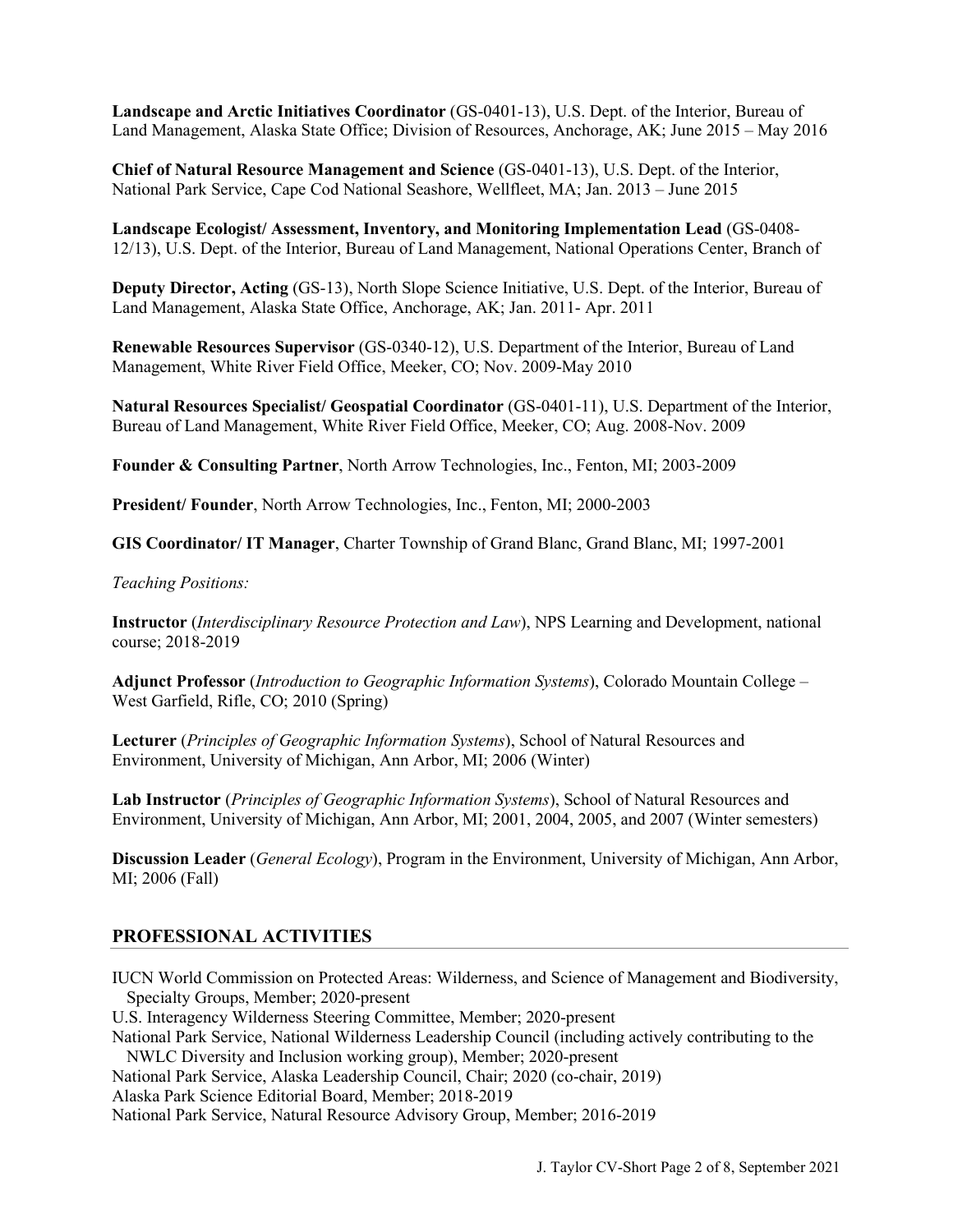Arctic Council, Conservation of Arctic Flora and Fauna, Circumpolar Biodiversity Monitoring Program, Co-lead; 2016-2017

Alaska Climate Change Exec Roundtable, Long-term Monitoring Working Group, Co-chair; 2015-2016 NPS Excellence in Science, Integrating Science into National Parks Workgroup, Member; 2014-2016 Arctic Council, Conservation of Arctic Flora and Fauna, Circumpolar Biodiversity Monitoring Program

Terrestrial Steering Group, U.S. Lead/Member; 2011-2016

U.S. Regional Assoc, International Association for Landscape Ecology, Councilor-at-Large; 2011-2013 Natural Resources Program Advisory Council, Colorado NW Community College, Member; 2009-2010 BLM Peer Review Policy Development Committee, Member; 2009-2010

SNRE Promotion and Tenure Committee, Ph.D. Student Member; 2007-2008

Complex Systems Advanced Academic Workshop, Center for the Study of Complex Systems, University of Michigan, Core Member; 2005-2006

Mott Community College GIS Advisory Committee, Member; 2002-2006

## **HONORS & AWARDS**

Contribution Award; 2017 (in recognition of dedication and leadership for planning and facilitating the DOI *Arctic Cumulative Impacts Interagency Workshop*) NPS Inventory and Monitoring Division Commendation; 2016 (in recognition of dedication and contributions toward integrating science into park management) BLM Director Letter of Commendation; 2012 (for contributions to the west-wide solar plan) AAAS Science Program for Excellence in Science Award; 2007 Rackham Outstanding Graduate Student Instructor Award; 2006-2007 NASA-MSU Professional Enhancement Award; 2006 Student Honor Awards for Outstanding Teachers in the School (SNRE), nominee; 2004-2005 IMAGIN Student Paper Competition, 1<sup>st</sup> place; 2004 IMAGIN Forum Map Gallery, Analytical Presentation, 3<sup>rd</sup> place; 2003

# **PUBLICATIONS**

#### *\*Peer-reviewed literature*

- 2020\*. Christensen, T., T. Barry, J.J. Taylor, M. Doyle, S. Heiðmarsson, M. Aronsson, C. Cuyler, M. Soloviev, et al. Developing a circumpolar program for the monitoring of Arctic terrestrial biodiversity. *Ambio* vol. 49(3), 655-665. https://doi.org/10.1007/s13280-019-01311-w.
- 2020\*. Jenkins, L.K., T. Barry, K.R. Bosse, W.S. Currie, T. Christensen, S. Longan, R.A. Shuchman, D. Tanzer, and J.J. Taylor. Satellite-based decadal change assessments of pan-Arctic environments. *Ambio* vol. 49(3), 820-832. DOI: 10.1007/s13280-019-01249-z.
- 2020\*. Taylor, J.J., J.P. Lawler, M. Aronsson, T. Barry, A.D. Bjorkman, T. Christensen, S.J. Coulson, C. Cuyler, et al. Arctic terrestrial biodiversity status and trends: A synopsis of science supporting the CBMP State of Arctic Terrestrial Biodiversity Report. *Ambio* vol. 49(3), 833-847. https://doi.org/10.1007/s13280-019-01303-w.
- 2018. Reynolds, J.H., E.J. Trammell, and J.J. Taylor. Migration's Foundation: Ecological Intactness of Alaska's Ecosystems. *Alaska Park Science* 17(1), 85-91.
- 2018\*. Trammell, E.J., S.K. Carter, T. Haby, and J.J. Taylor. Evidence and opportunities for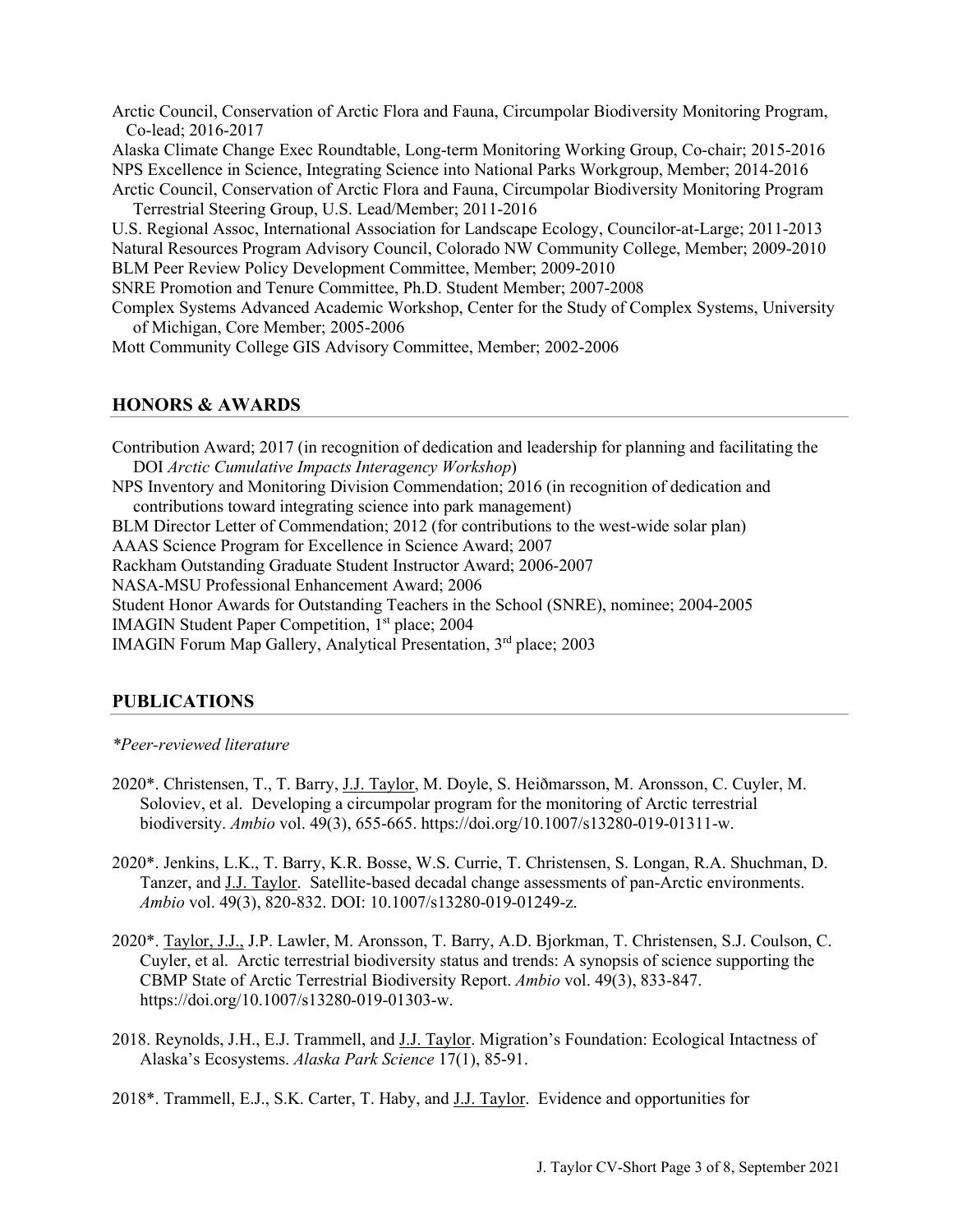integrating landscape ecology into natural resource planning across multiple-use landscapes. *Current Landscape Ecology Reports* 3(1), 1-11.

- 2017. Welling, L., J. Taylor, D. Payer, L. Phillips, and T. Jones. National Park Service Participation in the Arctic Council. *Alaska Park Science* 16(1), 100-105.
- 2016. Bennetts, R.E., N. Chambers, J. Comiskey, K. James, J. Lawler, K. Legg, E. Matthews, L. Mazzu, R. Ohms, C. Schreier, and J.J. Taylor. 2016. *Integration of science and park management: a framework for partnership*. Natural Resource Report NPS/NRSS/NRR—2016/1230. National Park Service, Fort Collins, Colorado.
- 2016\*. Taylor, J.J., C.A. Lepczyk, and D.G. Brown. Patch and matrix level influences on forest birds at the rural-urban interface. *Landscape Ecology* 31, 1005-1020 (available online at http://dx.doi.org/10.1007/s10980-015-0310-5).
- 2014\*. Karl, J.W., J. Taylor, and M. Bobo. A double-sampling approach to deriving training and validation data for remotely-sensed vegetation products. *International Journal of Remote Sensing* 35(5), 1936-1955.
- 2014\*. Haines, S.S., Diffendorfer, J.E., Balistrieri, Berger, Cook, DeAngelis, Doremus, Gautier, Gallegos, et al. A Framework for Quantitative Assessment of Impacts Related to Energy and Mineral Resource Development. *Natural Resources Research* 23(1), 3-17.
- 2014. Taylor, J.J., E.J. Kachergis, G.R. Toevs, J.W. Karl, M.R. Bobo, M. Karl, S. Miller, and C.S. Spurrier. *AIM-Monitoring: A Component of the BLM Assessment, Inventory, and Monitoring Strategy*. BLM Technical Note 445*.* U.S. Department of the Interior, Bureau of Land Management, National Operations Center, Denver, CO.
- 2013. Christensen, T., J. Payne, M. Doyle, G. Ibarguchi, J. Taylor, N.M. Schmidt, M. Gill, M. Svoboda, et al. *Arctic Terrestrial Biodiversity Monitoring Plan*. CAFF Monitoring Series Report No. 7. CAFF International Secretariat, Akureyri, Iceland. ISBN 978-9935-431-26-4.
- 2012. Svoboda, M., T. Christensen, E.T. Jorgenson, J.J. Taylor, J.F. Payne, N.M. Schmidt, M. Doyle, J. Madsen, J. Nymand, and D. Walker. *Terrestrial Biodiversity Monitoring Group: Designing an Arctic terrestrial biodiversity monitoring plan: 1st workshop, Hvalsø, Denmark, October 11-13, 2011.* CAFF International Secretariat, CAFF Proceedings Series, Report No. 7. ISBN: 978-9935-431-17-2.
- 2012. Taylor, J., G. Toevs, J. Karl, M. Bobo, M. Karl, S. Miller, and C. Spurrier. 2012. *AIM-Monitoring: A Component of the BLM Assessment, Inventory, and Monitoring Strategy*. U.S. Department of the Interior, Bureau of Land Management, National Operations Center, Denver, CO. Report No. BLM/OC/ST-13/001+1735.
- 2011. Boone R.B., J.J. Taylor, D.M. Swift, P.H. Evangelista, and E. Hollowed. *Developing a Resource Management and Monitoring Protocol for Semiarid Landscapes with Extensive Energy Extraction Potential*. BLM Technical Note 439. U.S. Department of the Interior. Bureau of Land Management, National Operations Center, Denver, Colorado. Available online at: http://www.blm.gov/nstc/library/techno2.htm.
- 2011. Christensen, T., J.F. Payne, N.M. Schmidt, J. Madsen, J.J. Taylor, M. Doyle, M. Gill, J. Nymand, et al. *Terrestrial Expert Monitoring Plan – background paper*. A supporting publication to the CBMP Framework Document. CAFF International Secretariat, CAFF Monitoring Series Report No. 6. ISBN 978-9935-431-11-0.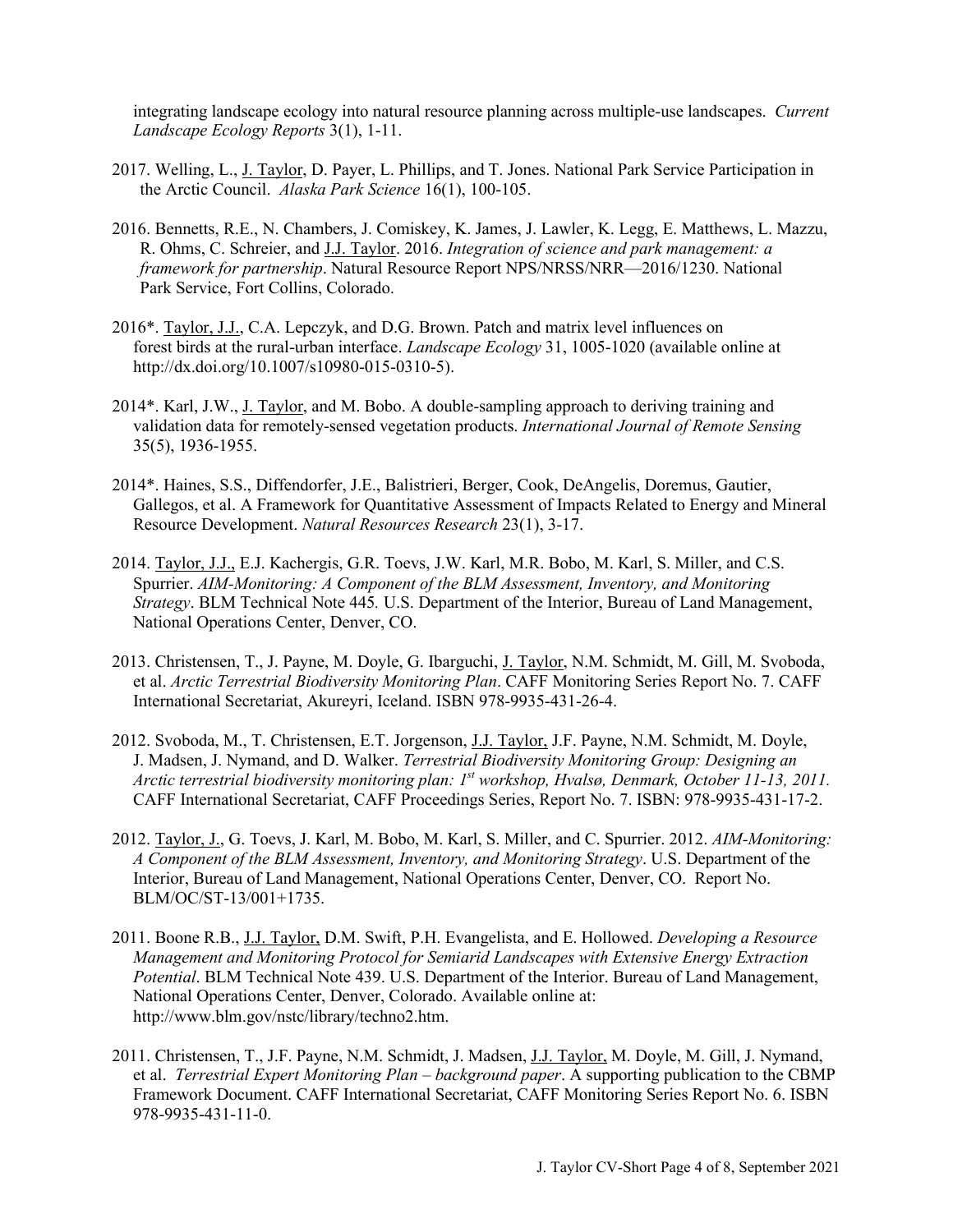- 2011. Mackinnon W.C., J.W. Karl, G.R. Toevs, J.J. Taylor, M. Karl, C.S. Spurrier, and J.E. Herrick. *BLM Core Terrestrial Indicators and Methods.* BLM Technical Note 440. U.S. Department of Interior, Bureau of Land Management, National Operations Center, Denver, CO. Available online at: http://www.blm.gov/nstc/library/techno2.htm.
- 2011. Streever, B., R. Suydam, J.F. Payne, R. Shuchman, R.P. Angliss, Greg Balogh, J. Brown, J. Grunblatt, et al. Environmental Change and Potential Impacts: Applied Research Priorities for Alaska's North Slope. *Arctic (InfoNorth)* 64(3), 390-397.
- 2011. Toevs, G.R., J.J. Taylor, C. Spurrier, W.C. MacKinnon, and M. Bobo. *BLM National Assessment, Inventory and Monitoring Strategy for Integrated Renewable Resources Management*. U.S. Department of Interior Bureau of Land Management, Washington, D.C.
- 2011\*. Toevs, G.R., J.W. Karl, J.J. Taylor, C.S. Spurrier, M. Karl, M.R. Bobo, and J.E. Herrick. Consistent Indicators and Methods and a Scalable Sample Design to Meet Assessment, Inventory and Monitoring Information Needs Across Scales. *Rangelands* 33(4), 14-20.
- 2007\*. Taylor, J.J., D.G. Brown, and L. Larsen. Preserving natural features: A GIS-based evaluation of a local open-space ordinance. *Landscape and Urban Planning* 82(1-2), 1-16.

## **CONTRIBUTED REPORTS**

- 2021*. State of the Arctic Terrestrial Biodiversity Report*. Conservation of Arctic Flora and Fauna International Secretariat, Akureyri, Iceland. ISBN 978-9935-431-94-3. Available online at https://www.arcticbiodiversity.is/terrestrial.
- 2018. *Circumpolar Biodiversity Monitoring Program Strategic Plan: 2018-2021*. CAFF Monitoring Series Report No. 29. Conservation of Arctic Flora and Fauna, Akureyri, Iceland. ISBN: 978-9935-431-71-4. Available online at https://caff.is/monitoring-series/all-monitoring-documents/455-circumpolarbiodiversity-monitoring-program-strategic-plan-2018-2021-arctic.
- 2016. *Arctic Cumulative Impacts Workshop Final Report*. U.S. Department of the Interior, 41 pp. Available online at https://irma.nps.gov/DataStore/Reference/Profile/2257935.
- 2016. *Arctic Research Plan 2017-2021*, Interagency Arctic Research Policy Committee (IARPC), National Science and Technology Council, Executive Office of the President, Washington, DC, 76 pp. (*Research Goal 7: Advance an Integrated, Landscape-scale Understanding of Arctic Terrestrial and Freshwater Ecosystems and the Potential for Future Change.)* Available online at https://www.iarpccollaborations.org/plan/index.html.
- 2013. *Mojave Basin and Range Rapid Ecoregional Assessment*. Available online at https://www.nrc.gov/docs/ML1521/ML15211A622.pdf.
- 2012. *A.2.4 Framework for Developing a Monitoring and Adaptive Management Plan* for the BLM's Solar Energy Program in Final Programmatic Environmental Impact Statement (PEIS) for Solar Energy Development in Six Southwestern States. Available online at http://solareis.anl.gov/documents/fpeis/index.cfm.
- 2012. *Central Basin and Range Rapid Ecoregional Assessment*. Available online at https://landscape.blm.gov/REA\_General\_Docs/CBR\_1\_ReportBody.pdf.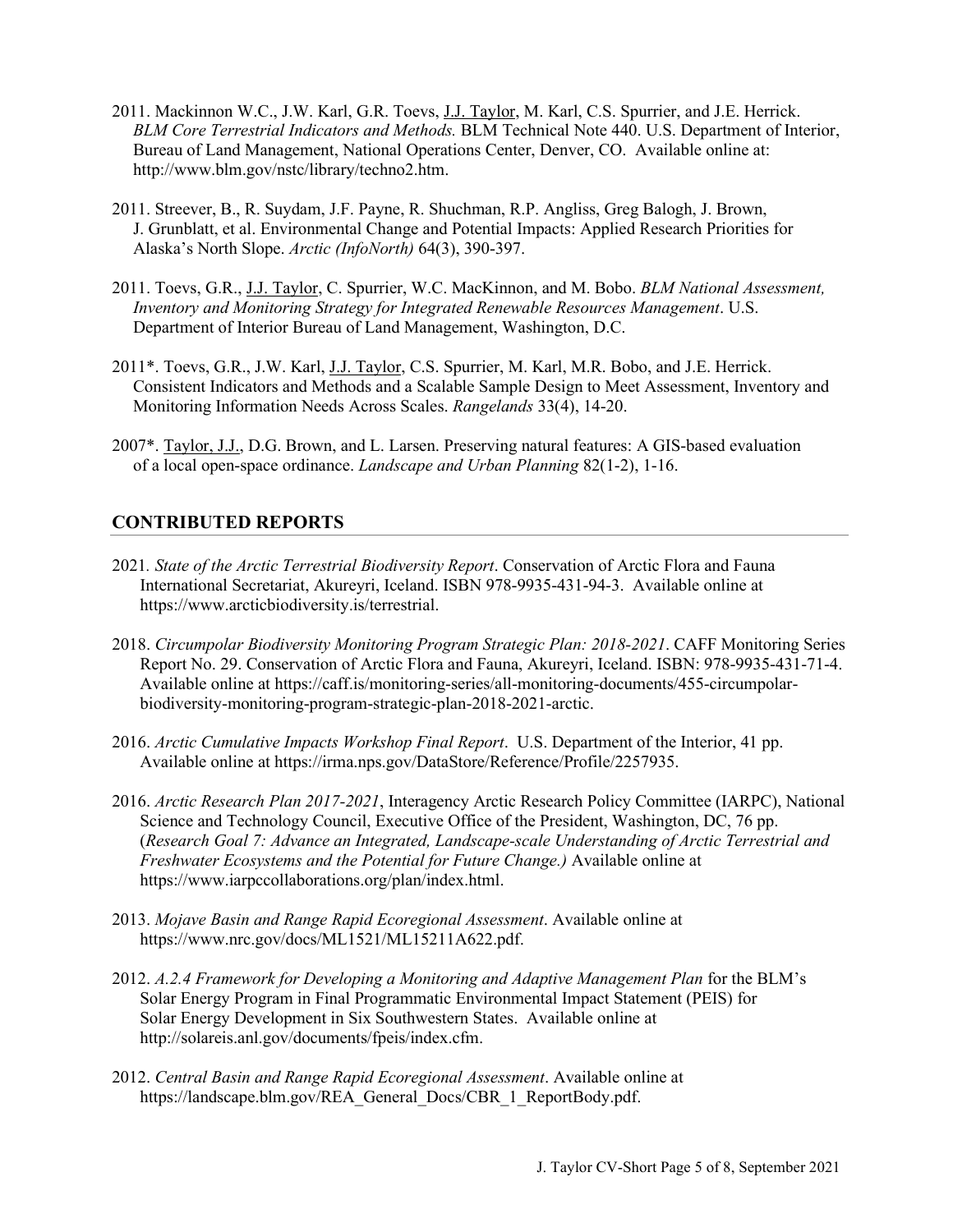2012. *Seward Peninsula – Nulato Hills – Kotzebue Lowlands Rapid Ecoregional Assessment*. Available online at https://landscape.blm.gov/REA\_General\_Docs/SNK\_REA\_Final\_Report.pdf.

### **MEETING TALKS & POSTERS - \*PRESENTERS**

- 2021. "The Aldo Leopold Wilderness Research Institute and the Bureau of Land Management." *BLM Science Integration Seminar Series*. Virtual seminar; May 2021 (\*J. Taylor, \*S. Parks, \*K. Zeller, and \*C. Armatas).
- 2021. "The Aldo Leopold Wilderness Research Institute and Connections to the Forest Service Southern Region." *Wilderness Skills Institute, Summer Webinar Series*, Southern Appalachian Wilderness Stewards. Virtual workshop; June 2021 (\*J. Taylor, \*T. Hollingsworth, \*C. Armatas, \*K. Zeller).
- 2021. "The Benefits of Wilderness GTR." *Wilderness Leadership for Managers*, Arthur Carhart National Wilderness Training Center. Virtual course; June 2021 (\*J. Taylor).
- 2021. "Benefits of Wilderness Research" and "Wilderness Research Coffee Hour." *Interagency National Wilderness Skills Institute*. Virtual workshop; May 2021 (\*J. Taylor).
- 2021. "The Aldo Leopold Wilderness Research Institute and the National Park Service." *Natural Resource Stewardship and Science Webinar Series*. Virtual seminar; May 2021 (\*J. Taylor, \*T. Hollingsworth, \*S. Parks, \*L. Holsinger, \*K. Zeller , and \*C. Armatas).
- 2021. "Benefits of Wilderness and Wilderness Research." *Georgian Seminar on Benefits of Wilderness Management in U.S. Protected Areas*, U.S. Department of the Interior, International Technical Assistance Program. Virtual seminar; March 2021 (\*J. Taylor).
- 2020. "Past, current, and future research at the Aldo Leopold Wilderness Research Institute." *European Wilderness Society, International Wilderness Week.* Virtual workshop; October 2020 (\*J. Taylor, \*C. Miller, \*S. Parks, \*L. Holsinger, \*K. Zeller, and \*C. Armatas).
- 2020. "National Wilderness Workshop, why is this year's workshop important…?" *Society for Wilderness Stewardship, National Wilderness Workshop*. Virtual workshop; October 2020 (\*H. MacSlarrow, \*R. Welsh, \*K. Killian, \*P. Mali, \*K. Bliss, \*J. Taylor, \*P. Keller, \*N. Roeper, and \*R. Semler).
- 2018. "State of the Arctic Biodiversity Terrestrial Report: Key Findings Panel/Roundtable." *Arctic Biodiversity Congress*. Rovaniemi, Finland; October 2018 (J. Taylor - Moderator).
- 2018. "Latitude matters! Toward a new paradigm for assessing integrity of intact northern ecosystems (AB558)." *North American Congress for Conservation Biology*. Toronto, Ontario, Canada; July 2018 (\*J. Trammel, J. Reynolds, and J. Taylor).
- 2017. "Trends in Arctic falcon populations–a preliminary overview for Circumpolar Biodiversity Monitoring Programme." *4th International Peregrine Conference*. Budapest, Hungary; September 2017 (\*A. Franke, K. Falk, S. Møller, K. Burnham, C. McIntyre, O.K. Nielsen, T. Olilla, J. Taylor, and T. Christensen).
- 2017. "The State of the Arctic Terrestrial Biodiversity Report: From data inventories to analyses and reporting." *Circumpolar Biodiversity Monitoring Program Terrestrial Steering Group Annual Meeting*. Akureyri, Iceland; March 2017 (\*J. Taylor).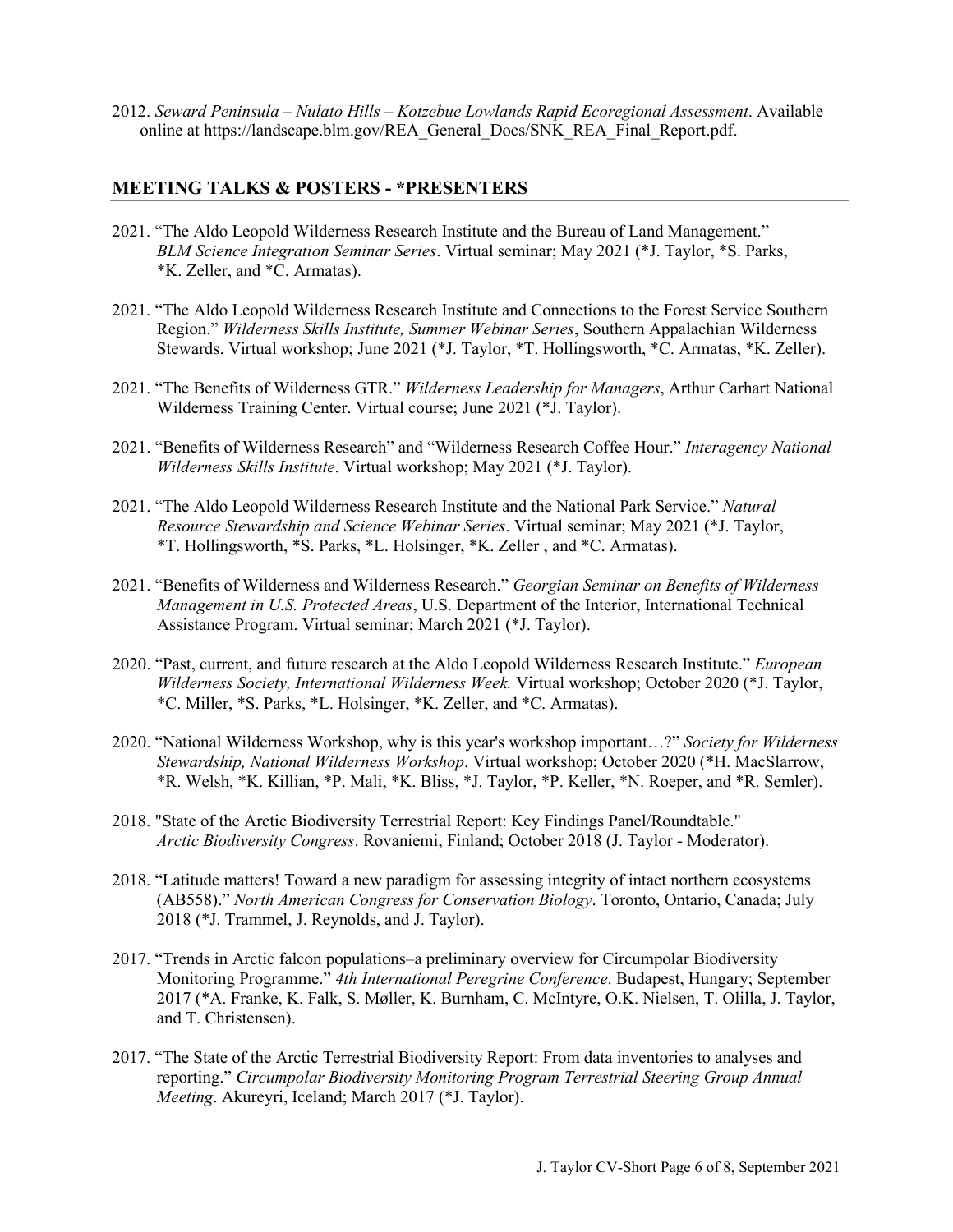- 2017. "Circumpolar Biodiversity Monitoring Program: Strategy 2018-2021." *Conservation of Arctic Flora and Fauna Working Group Board Meeting*. Kautokeino, Norway; February 2017 (\*T. Christensen and \*J. Taylor).
- 2016. "The CBMP Strategy 2018-2021, lessons learned and key issues." *Conservation of Arctic Flora and Fauna Working Group Board Meeting*. Longyearbyen, Svalbard; September 2016 (\*J. Taylor and \*T. Christensen).
- 2016. "The CAFF Landcover Change Initiative and applications to the State of the Arctic Terrestrial Biodiversity Report." *Circumpolar Biodiversity Monitoring Program Terrestrial Steering Group Annual Meeting*. Uppsala, Sweden; April 2016 (\*J. Taylor).
- 2016. "Managing at Landscape Scales: How does landscape science inform resource management and planning?" *Landscape Change: US-IALE 2016 Annual Meeting*. Ashville, NC; April 2016 (\*E.J. Trammell and J. Taylor).
- 2015. "Detection, understanding, and communication: science for parks and the park for science at Cape Cod National Seashore." *Science for Parks, Parks for Science: The Next Century*. Berkeley, CA; March 2015 (\*M. Adams, J. Taylor, and M. Tyrrell).
- 2014. "Herbivory and the Circumpolar Biodiversity Monitoring Plan." *Arctic Biodiversity Congress*. Trondheim, Norway; Dec. 2014 (\*J. Taylor).
- 2014. "National Park Service Inventory and Monitoring Program and the Arctic Network." *Implementing the Arctic Terrestrial Biodiversity Monitoring Plan: Workshop 1*. Akureyri, Iceland; Feb. 2014 (\*J. Taylor).
- 2013. "The Circumpolar Biodiversity Monitoring Program Terrestrial Plan." ArcticNet Annual Scientific Meeting (ASM2013). Halifax, Nova Scotia; Dec. 2013 (\*T. Christensen, J. Payne, M. Doyle, G. Ibarguchi, J. Taylor, N.M. Schmidt, M. Gill, M. Svoboda, M. Aronsson, C. Behe, C. Buddle, C. Cuyler, A.M. Fosaa, A.D. Fox, S. Heiðmarsson, P.H. Krogh, J. Madsen, D. McLennan, J. Nymand, C. Rosa, J. Salmela, R. Shuchman, M. Soloviev, M. Wedege).
- 2012. "Basic approach and fundamentals for a circumpolar vegetation-biodiversity monitoring plan." *Designing an Arctic Terrestrial Biodiversity Monitoring Plan: Workshop 3*. Akureyri, Iceland; Sept. 2012 (\*M. Doyle and \*J. Taylor).
- 2012. "Progress on the development of an arctic vegetation-biodiversity monitoring conceptual model and associated key elements, attributes, and parameters." *Designing an Arctic Terrestrial Biodiversity Monitoring Plan: Workshop 2*. Anchorage, Alaska; May 2012 (\*J. Taylor and \*M. Doyle).
- 2012. "The Bureau of Land Management Landscape Approach—REAs and AIM." *National Landscape Conservation Cooperatives Workshop 2012*. Denver, Colorado; March 2012 (\*T. Haby and \*J. Taylor).
- 2011. "Standardization and/or harmonization of biodiversity monitoring methods." *Designing an Arctic Terrestrial Biodiversity Monitoring Plan: Workshop 1*. Hvalsø, Denmark; Oct. 2011 (\*J. Taylor).
- 2011. "The Bureau of Land Management's Landscape Approach for managing public lands." *Interagency Collaboration for Sustainable Landscapes*. Denver, Colorado; November 2011 (K. Muller, K. Prentice, J. Tague, \*T. Haby, G. Toevs, J. Taylor, \*F. Quamen, and \*M. Bobo).